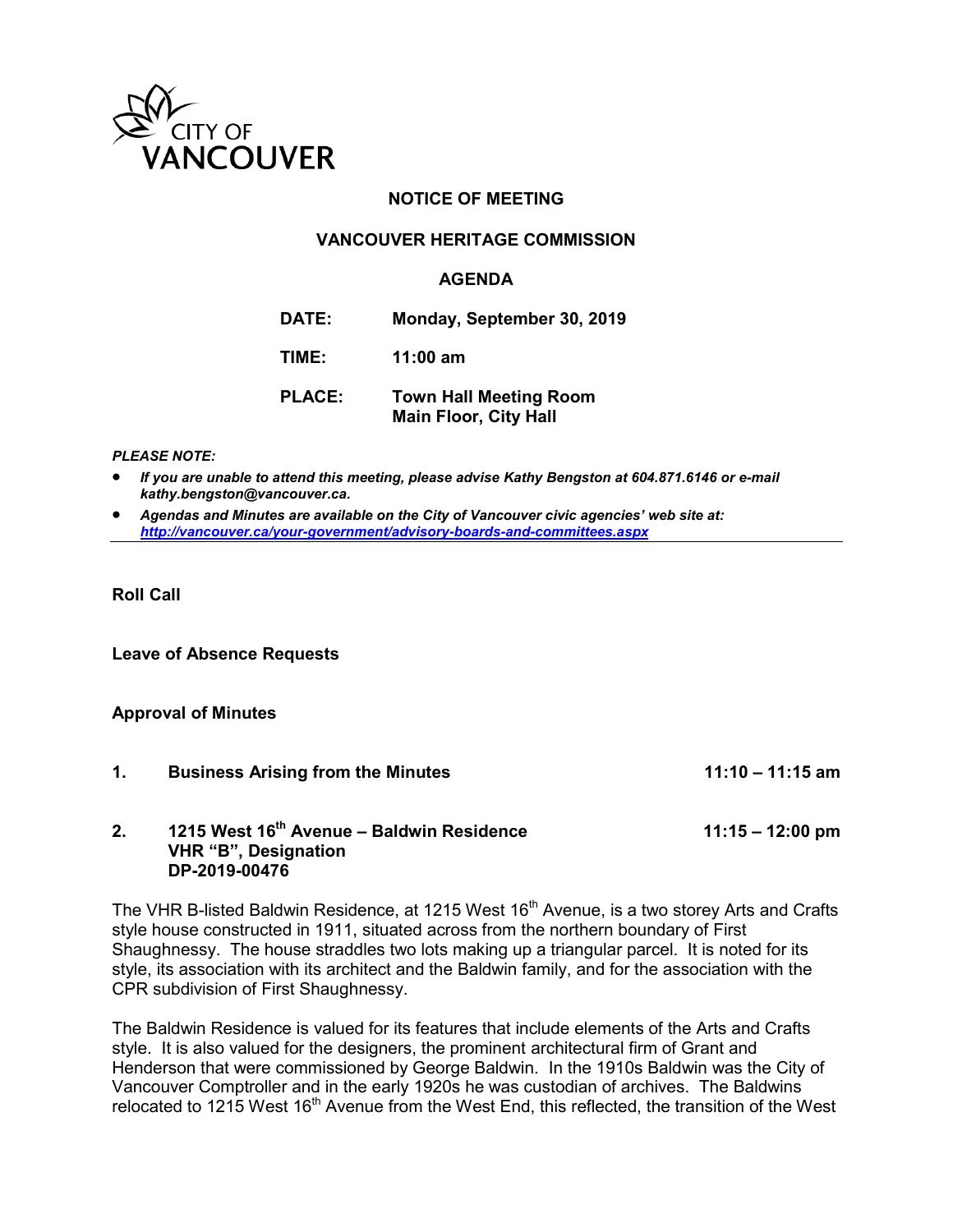End, which was triggered by the opening up of First Shaughnessy by 1910, which enticed prominent families to relocate.

A Development Permit application has been received, proposing the retention and conversion of The Baldwin Residence to a three-unit Multiple Conversion Dwelling. The proposal includes development of two infill dwellings, one on either side, each containing two units, for a total of seven units. It is located in the RT-2 zone, which is intended to permit two-family dwellings and to conditionally permit, in some instances, low density multiple-family housing. The density sought is within conditional, 0.74 FSR (0.75 FSR permitted). Other relaxations sought are within the discretion of the Director of Planning, and include existing non-conforming height of the heritage building. Due to the unusual lot configuration here, particularly its frontage, the RT-2 Guidelines do not allow a multiple dwelling. However, the Director of Planning has determined the proposal is supportable on the condition that the Baldwin Residence be protected by heritage designation.

The applicant will be present to explain the plan in further detail. Staff are seeking the Commission's comments on the following issues.

#### **Issues:**

- Compatibility of infill dwellings with the heritage building
- Conservation approach and consistency between expressed intent and details on drawings
- Support for designation and Conservation Plan
- **Applicant:** Timothy Ankenman Ankenman Marchand Architects [\(timothy@amarchitects.com\)](mailto:timothy@amarchitects.com) Andre Lessard [\(dewhirstlessard@shaw.ca\)](mailto:dewhirstlessard@shaw.ca)
- **Staff:** Hugh McLean, Heritage Planner; Susan Chang, Development Planner

**Attachments:** Elevations and Floor Plans, Statement of Significance, Conservation Plan

#### **3. 301 E. Hastings 12:00 – 1:00 pm VHR "C" Pre-Application Workshop**

The inquiry was received to redevelop 301 E. Hastings Street site by replacing existing Salvation Army Temple with a new mixed-use development containing 3 levels of health clinic, 10-bed hospice, and 75 affordable housing units. This project is developed through a partnership between BC Housing and Vancouver Coastal Health and in consultation with a number of Indigenous organizations and consultants including Musqueam, Squamish, and Tsleil-Waututh advisory groups.

The existing heritage building is listed under category "C" on the Vancouver Heritage Register. No retention of the existing structure has been proposed. Instead, the proposal is continuing the tradition of community services on this site aiming at reintroducing physical aspects of Indigenous cultural presence on this land. The proposed designed is inspired by Indigenous design elements in order to create sense of welcome and safety, as well as the space of refuge and healing.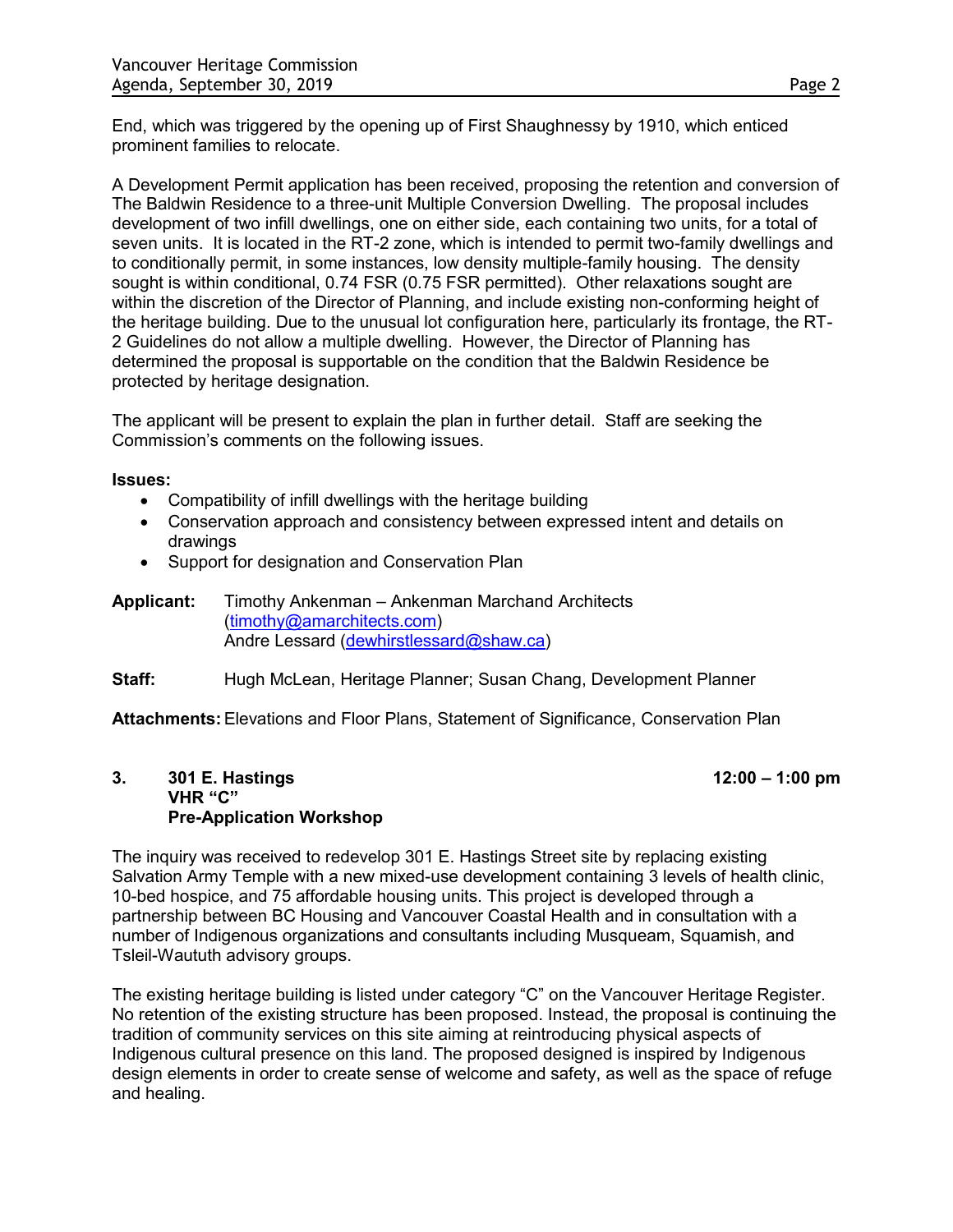The project is presented to the VHC for information and feedback on heritage content. The proponent will provide a rationale for the proposal, including the process of consultation with public and Indigenous Nations, the feedback received from public and how it influenced the preliminary design, development of the Indigenous Statement of Significance for the site and the attempt to preserve shared values of the site.

The format of this presentation is a workshop which intent is to allow for a meaningful conversation on understanding different sets of values, colonial and pre-colonial, and to explore possible outcomes when it comes to redevelopment potential of the heritage site. The other aspect of particular importance is the heritage review process, as we continue to work together on introducing intangible aspects of Indigenous Cultural Heritage to a physical world of Vancouver's urban development.

| Applicant: | Peg MacDonald, Architect, VIA Architecture<br>Johnny Jung, Development Manager, BC Housing<br>John Rimell, Vancouver Coastal Health |
|------------|-------------------------------------------------------------------------------------------------------------------------------------|
| Staff:     | Zlatan Jankovic, Senior Heritage Planner, COV<br>Ji-Taek Park, Development Planner, COV<br>Jonathan Borsa, Project Facilitator, COV |

Attachments: project brochure: 301 East Hastings - Project Considerations (delivered by mail)

#### **4. Update on Heritage Plaque Program and Recent Thefts 1:00 – 1:30 pm**

Staff will provide an update on the Heritage Plaque Program in light of the recent high volume of thefts, and to discuss options to resolve this issue.

Staff: Maxine Schleger, Heritage Planning Analyst

Attachments: none

#### **5.** Statement of Significance **1:30 – 1:40 pm and Vancouver Heritage Register Subcommittee Reports**

Reports from the Statement of Significance and Vancouver Heritage Register Subcommittee meeting of September 16, 2019, will be presented.

Staff: Maxine Schleger, Heritage Planning Analyst

Attachments: To be distributed at meeting.

## **6. New Business 1:40 – 2:00 pm**

**Adjournment**